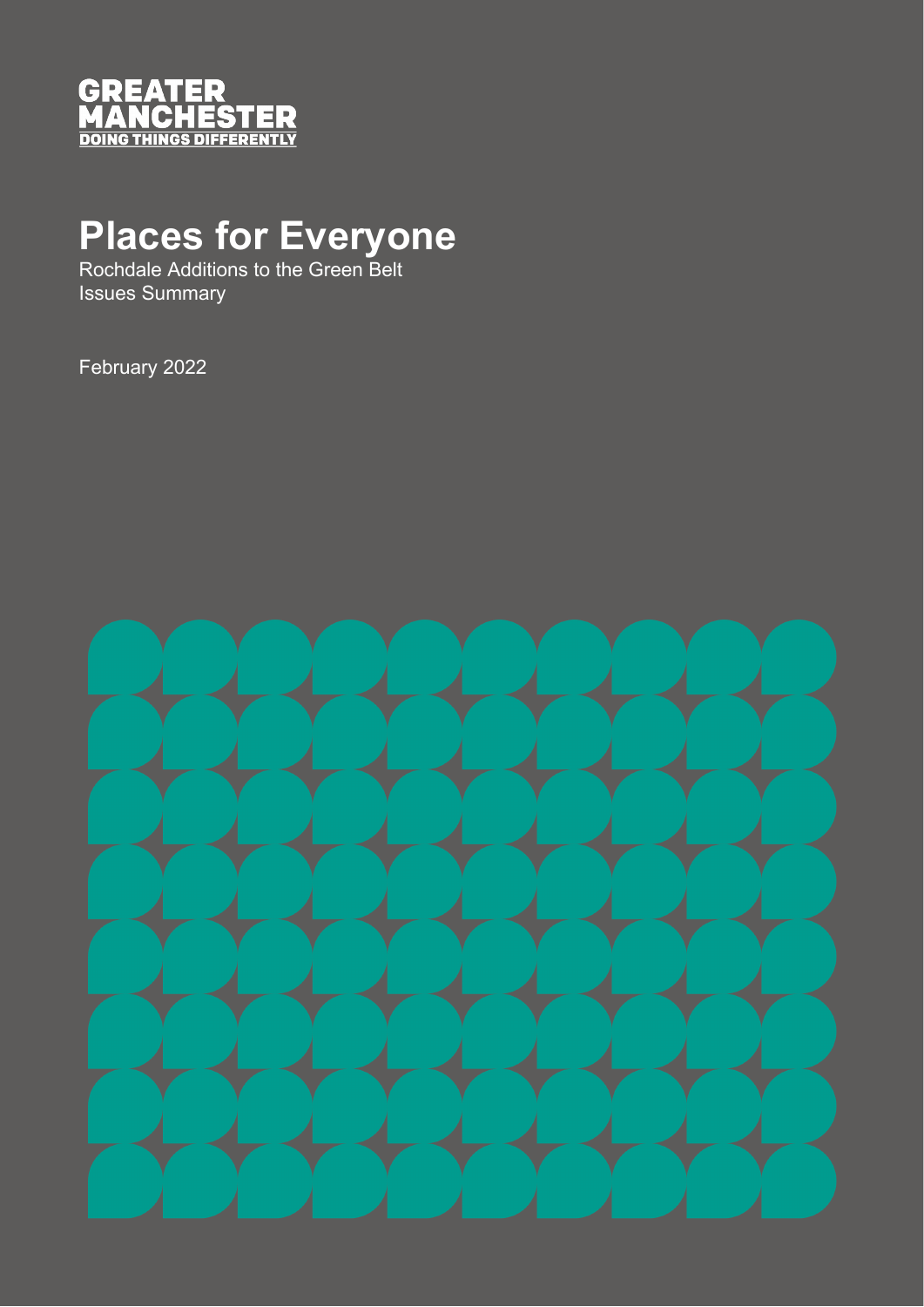A summary of the main issues raised in relation to the policies within PfE 2021 Appendix B and the relevant respondents to PfE 2021 is set out below (for reference the summary of the 2019 responses is also provided, these had previously been published in the PfE 2021 Statement of Consultation (July 2021) - [Statement of Consultation\)](https://www.greatermanchester-ca.gov.uk/GMCAFiles/PFE/Supporting%20documents/03%20Plan%20wide/03.05.01%20Statement%20of%20Consultation.pdf):

## **Additions to the Green Belt (Rochdale)**

## **Additions to the Green Belt in Rochdale**

| Row      | Summary of issues raised to PfE2021                                         | Summary response to issues raised to PfE2021                                     | Respondent name(s)     |
|----------|-----------------------------------------------------------------------------|----------------------------------------------------------------------------------|------------------------|
|          |                                                                             |                                                                                  |                        |
| Rochdale | The addition of Green Belt land whilst simultaneously building on Green     | The supply of dwellings on brownfield land and vacant buildings has been         | Linda Field            |
| GBA.1    | Belt land is considered a contradiction / massaging of the figures and      | maximised as set out in the Housing Topic Paper 06.01.03. However, there         | <b>Michael Hullock</b> |
|          | Green Belt additions mean very little as a result.                          | is a quantitative and qualitative shortfall in the supply in the plan area which | Ian Culman             |
|          |                                                                             | can only be met through the release of Green Belt.                               | Jacqueline Barber      |
|          |                                                                             | The proposed inclusion of land within the Green Belt is justified within         |                        |
|          |                                                                             | Appendix 3 (Justifications for proposed additions to the Green Belt) of the      |                        |
|          |                                                                             | Green Belt Topic Paper 07.01.25 and Case for Exceptional Circumstances           |                        |
|          |                                                                             | to amend the Green Belt Boundary.                                                |                        |
| Rochdale | The Plan is flawed due to the release of Green Belt being greater than that | The supply of dwellings on brownfield land and vacant buildings has been         | <b>Paul Roebuck</b>    |
| GBA.2    | being added.                                                                | maximised as set out in the Housing Topic Paper 06.01.03. However, there         |                        |
|          |                                                                             | is a quantitative and qualitative shortfall in the supply in the plan area which |                        |
|          |                                                                             | can only be met through the release of Green Belt.                               |                        |
|          |                                                                             | The proposed inclusion of land within the Green Belt is justified within         |                        |
|          |                                                                             | Appendix 3 (Justifications for proposed additions to the Green Belt) of the      |                        |
|          |                                                                             | Green Belt Topic Paper 07.01.25 and Case for Exceptional Circumstances           |                        |
|          |                                                                             | to amend the Green Belt Boundary.                                                |                        |
|          |                                                                             | Therefore it is considered that this approach is in line with the requirements   |                        |
|          |                                                                             | in NPPF.                                                                         |                        |
| Rochdale | Not enough Green Belt additions are provided.                               | In accordance with national planning policy, amendments to the Green Belt        | Aydin Sezen            |
| GBA.3    |                                                                             | can only be made in exceptional circumstances, taking into account               | Mahmutoglu             |
|          |                                                                             | openness and permanence, and the five Green Belt purposes. The                   |                        |
|          |                                                                             | opportunities to enhance the beneficial use of the new/ remaining Greater        |                        |
|          |                                                                             | Manchester Green Belt has been identified in the Green Belt Topic Paper          |                        |
|          |                                                                             | 07.01.25                                                                         |                        |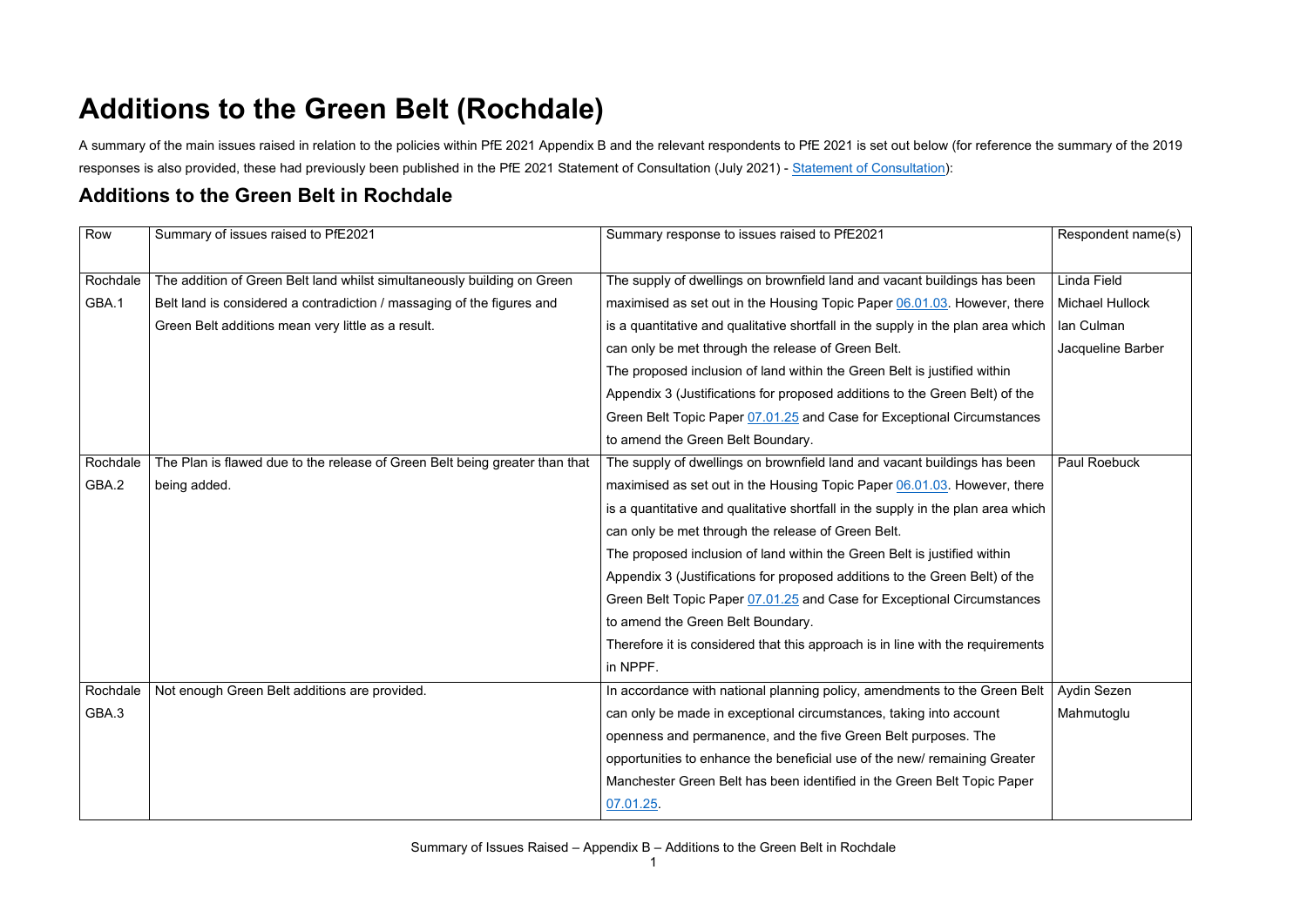| Row           | Summary of issues raised to PfE2021                                         | Summary response to issues raised to PfE2021                                  | Respondent name(s)     |
|---------------|-----------------------------------------------------------------------------|-------------------------------------------------------------------------------|------------------------|
|               |                                                                             |                                                                               |                        |
| Rochdale      | Concerns relating to the procedure of adding land to the green belt being   | The proposed inclusion of land within the Green Belt is justified within      | <b>Mike Seer</b>       |
| GBA.4         | too complicated for residents to understand.                                | Appendix 3 (Justifications for proposed additions to the Green Belt) of the   |                        |
|               |                                                                             | Green Belt Topic Paper 07.01.25 and Case for Exceptional Circumstances        |                        |
|               |                                                                             | to amend the Green Belt Boundary.                                             |                        |
| Rochdale      | The land being offered as additional Green Belt is undesirable.             | The fundamental aim of Green Belt policy is to prevent urban sprawl by        | <b>Michael Hullock</b> |
| GBA.5         |                                                                             | keeping land permanently open. Green Belt serves five purposes (NPPF,         |                        |
|               |                                                                             | Paragraph 138), however none of these purposes necessitate the provision      |                        |
|               |                                                                             | of access to the land in the first instance. Once Green Belts have been       |                        |
|               |                                                                             | defined, local planning authorities can then plan positively to enhance their |                        |
|               |                                                                             | beneficial use, such as looking for opportunities to provide access.          |                        |
| Rochdale      | The site selection process for each site should be transparent and specific | The proposed inclusion of land within the Green Belt is justified within      | Ian Culman             |
| GBA.6         | assessments undertaken by a knowledgeable but independent party to          | Appendix 3 (Justifications for proposed additions to the Green Belt) of the   |                        |
|               | ensure sites meet the required purposes.                                    | Green Belt Topic Paper 07.01.25 and Case for Exceptional Circumstances        |                        |
|               |                                                                             | to amend the Green Belt Boundary.                                             |                        |
| Rochdale      | Re-wilding should be undertaken in Green Belt addition areas.               | The fundamental aim of Green Belt policy is to prevent urban sprawl by        | Aydin Sezen            |
| GBA.7         |                                                                             | keeping land permanently open. Green Belt serves five purposes (NPPF,         | Mahmutoglu             |
|               |                                                                             | Paragraph 138). Once Green Belts have been defined, local planning            |                        |
|               |                                                                             | authorities can then plan positively to enhance their beneficial use.         |                        |
| Rochdale      | Proposed addition GBA19 (Land to the west of Stakehill Business Park) is    | The proposed inclusion of land within the Green Belt is justified within      | <b>Mike Seer</b>       |
| GBA.8         | locked off from other Green Belt land and is only being included to offset  | Appendix 3 (Justifications for proposed additions to the Green Belt) of the   |                        |
|               | the loss of other Green Belt land.                                          | Green Belt Topic Paper 07.01.25 and Case for Exceptional Circumstances        |                        |
|               |                                                                             | to amend the Green Belt Boundary.                                             |                        |
| Rochdale      | GBA19 (Land to the west of Stakehill Business Park) is already used as      | The proposed inclusion of land within the Green Belt is justified within      | <b>Andrew Scanlon</b>  |
| GBA.9         | allotments, school playing fields and pasture land and should not be        | Appendix 3 (Justifications for proposed additions to the Green Belt) of the   | Jeanette Tilstone      |
|               |                                                                             |                                                                               |                        |
|               | counted as Green Belt land.                                                 | Green Belt Topic Paper 07.01.25 and Case for Exceptional Circumstances        |                        |
|               |                                                                             | to amend the Green Belt Boundary.                                             |                        |
| Rochdale      | GBA19 (Land to the west of Stakehill Business Park), GBA20 (Land at         | The proposed inclusion of land within the Green Belt is justified within      | Aydin Sezen            |
| <b>GBA.10</b> | Firgrove Playing Fields) & GBA25 (Land at Summit) are already used by       | Appendix 3 (Justifications for proposed additions to the Green Belt) of the   | Mahmutoglu             |
|               | the public and present as Green Belt.                                       | Green Belt Topic Paper 07.01.25 and Case for Exceptional Circumstances        |                        |